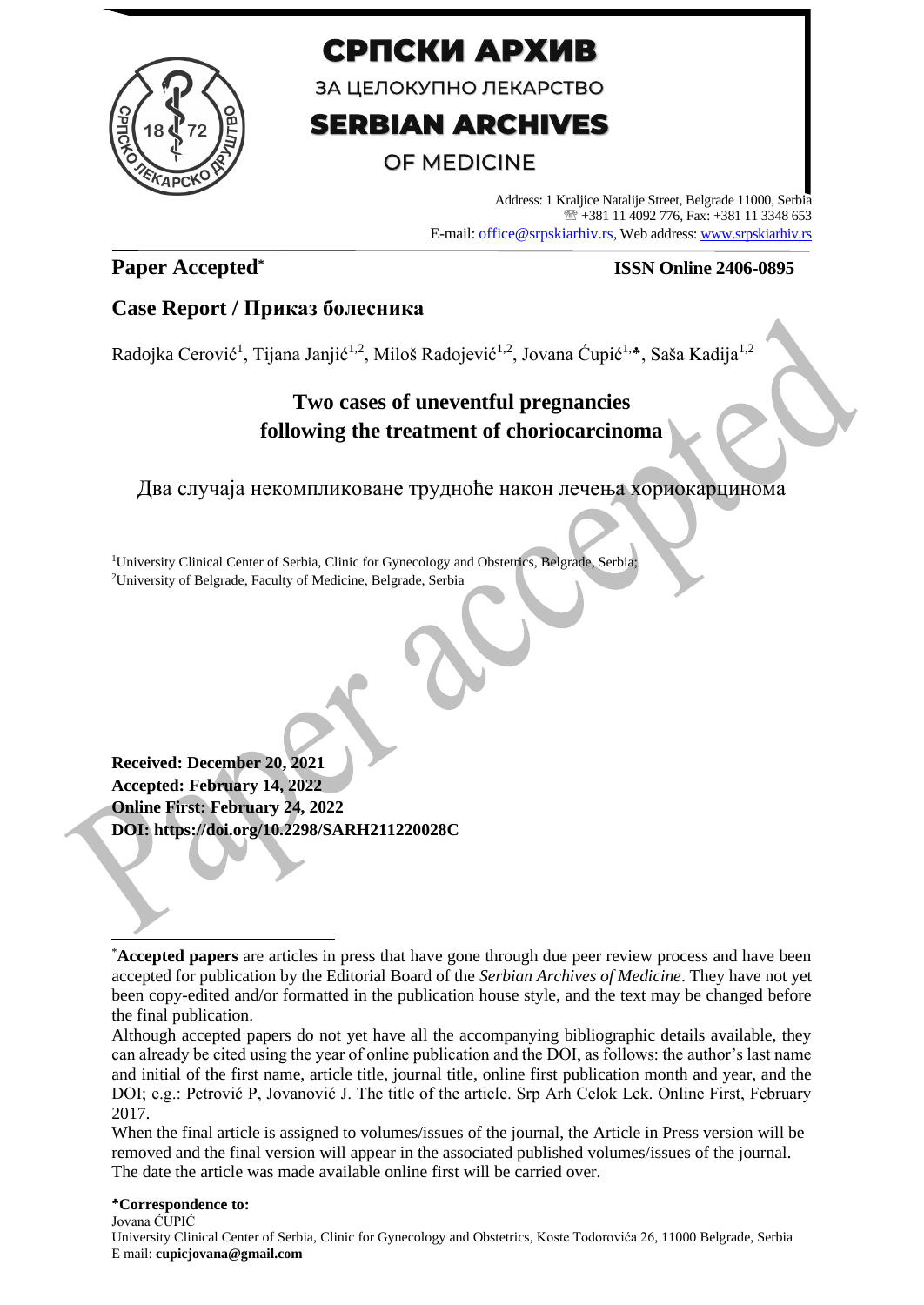## **Two cases of uneventful pregnancies following the treatment of choriocarcinoma**

### Два случаја некомпликоване трудноће након лечења хориокарцинома

#### **SUMMARY**

**Introduction** Gestational trophoblastic disease represents a distinguished group of disorders that are derived from placental trophoblastic tissue aroused from abnormal fertilization. Choriocarcinoma is a malignant human chorionic gonadotropin-producing epithelial tumor arising from villous trophoblast. The choice of the chemotherapy regime is based on the International Federation of Gynecology and Obstetrics stage and World Health Organisation score of the disease. The aim of this article is to show that successful pregnancy is possible even after treatment of high-risk gestational trophoblastic neoplasia.

**Outlines of cases** We present two successfully treated patients who achieved pregnancy and delivered healthy babies in term.

**Conclusion** Gestational trophoblastic neoplasia has become the most curable malignant disease since the introduction of chemotherapy, which is effective and well-tolerated, and allows fertility preservation in highproportion of women.

**Keywords:** gestational trophoblastic neoplasia; choriocarcinoma; pregnancy; fertility

#### **САЖЕТАК**

**Увод** Гестацијска трофобластна болест представља групу поремећаја који настају из плацентног трофобластног ткива порекла абнормалне оплодње. Хориокарцином је малигни епителни тумор који производи хумани хориони гонадотропин и настаје из вилозног трофобласта. Избор режима хемиотерапије заснива се на стадијуму Међународне федерације за гинекологију и акушерство и скору болести према Светској Здравственој Организацији. Циљ овог рада је да покаже да је успешна трудноћа могућа и после лечења високо ризичних гестацијских трофобластних неоплазија.

**Прикази болесникâ** Представљамо две успешно лечене пацијенткиње које су затруднеле и родиле здраве бебе у термину.

**Закључак** Гестацијска трофобластна неоплазија је постала најизлечивија малигна болест од увођења хемиотерапије, која је ефикасна и добро толерисана и омогућава очување фертилитета код великог броја жена.

**Кључне речи:** гестациона трофобластна неоплазија; хориокарцином; трудноћа; фертилитет

### **INTRODUCTION**

Gestational trophoblastic disease (GTD) represents a distinguished group of disorders that are derived from placental trophoblastic tissue aroused from abnormal fertilization [1]. The malignant forms of GTD are known as gestational trophoblastic neoplasia (GTN) [2]. Choriocarcinoma is a malignant hCG-producing epithelial tumor arising from villous trophoblast. It is characterized by myometrial invasion, and histologically by specific trophoblastic hyperplasia and anaplasia, absence of formed chorionic villi, and haemorrhage with central necrosis [1]. Human chorionic gonadotropin (hCG), a glycoprotein hormone is an excellent biomarker of disease progression, response to therapy, and post-treatment follow-up instrument [3].

Before the era of chemotherapy these tumors were highly lethal, usually due to the inability to control haemorrhage within the tumor or metastatic site. Indeed, choriocarcinoma is considered one of the most chemosensitive solid tumors, with the cure rates reaching 95% .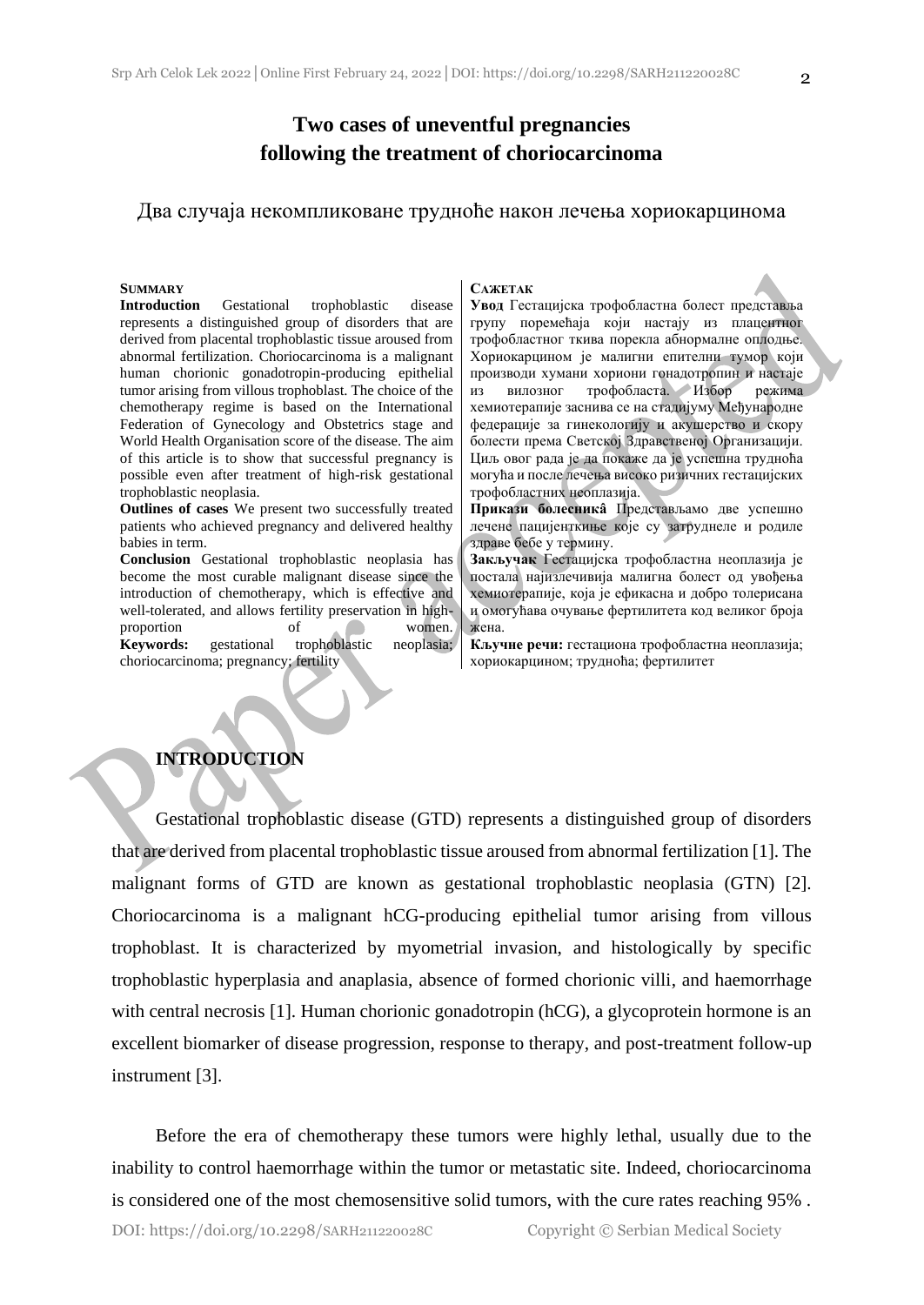The choice of the chemotherapy regime is based on the International Federation of Gynecology and Obstetrics (FIGO) stage (Table 1) and World Health Organization score of the disease [4]. The scoring system prognostic factors are patient's age, antecedent pregnancy, hCG levels, tumor mass size, metastases and previously failed chemotherapy [5] (Table 2). Since the majority of patients are reproductive aged woman, fertility preservation and the outcome of future pregnancies represent one of the major post-treatment issues. Clinic for Gynecology and Obstetrics, University Clinical Centar of Serbia represents the national center for the treatment of GTD. This national center is formed in 2015 by the Ministry of health of Republic Serbia and since then 50 patients were treated; eighteen of them had malignant form of diasease of which thirteen were treated with single- and five with multi-agent therapy.

So here we present two patients successfully treated with multi-agent chemotherapy, who subsequently became pregnant and delivered healthy infants.

### **REPORTS OF CASES**

#### **Case 1**

A 24-year-old patient was admitted in December 2015, two weeks after the uterine curettage in a regional hospital due to bleeding and beta-hCG > 250 000 IU/L three months after the delivery (emergency Caesarean section in term pregnancy due to fetal asphyxia). The newborn died few hours after the delivery. The expert pathologist confirmed the diagnosis of choriocarcinoma. Beta-hCG value was 362 958 IU/L. Radiological staging (computed tomography- CT and magnetic resonance imaging- MRI) showed heterogenous mass measuring 61x83x77 *mm* in uterus with the full-thickness myometrial invasion; probable parametrial invasion, as well as the vaginal metastatic lesion measuring 15x12x20 *mm*. The GTD clinical board determined FIGO II stage high-risk disease (FIGO score  $= 7$ ) and patient was scheduled for the EMA-CO (Etoposide, Methotrexate, Actinomycin D, Cyclophosphamide, Vincristine) chemotherapy. The patient received nine cycles of chemotherapy until the normalization of the beta-hCG values followed by additional two consolidation cycles. During the post chemotherapy surveillance period no increase in betahCG values were noticed during three years. Three years after the last chemotherapy cycle the patient spontaneously conceived. The pregnancy course was uneventful. At the 39<sup>th</sup> gestational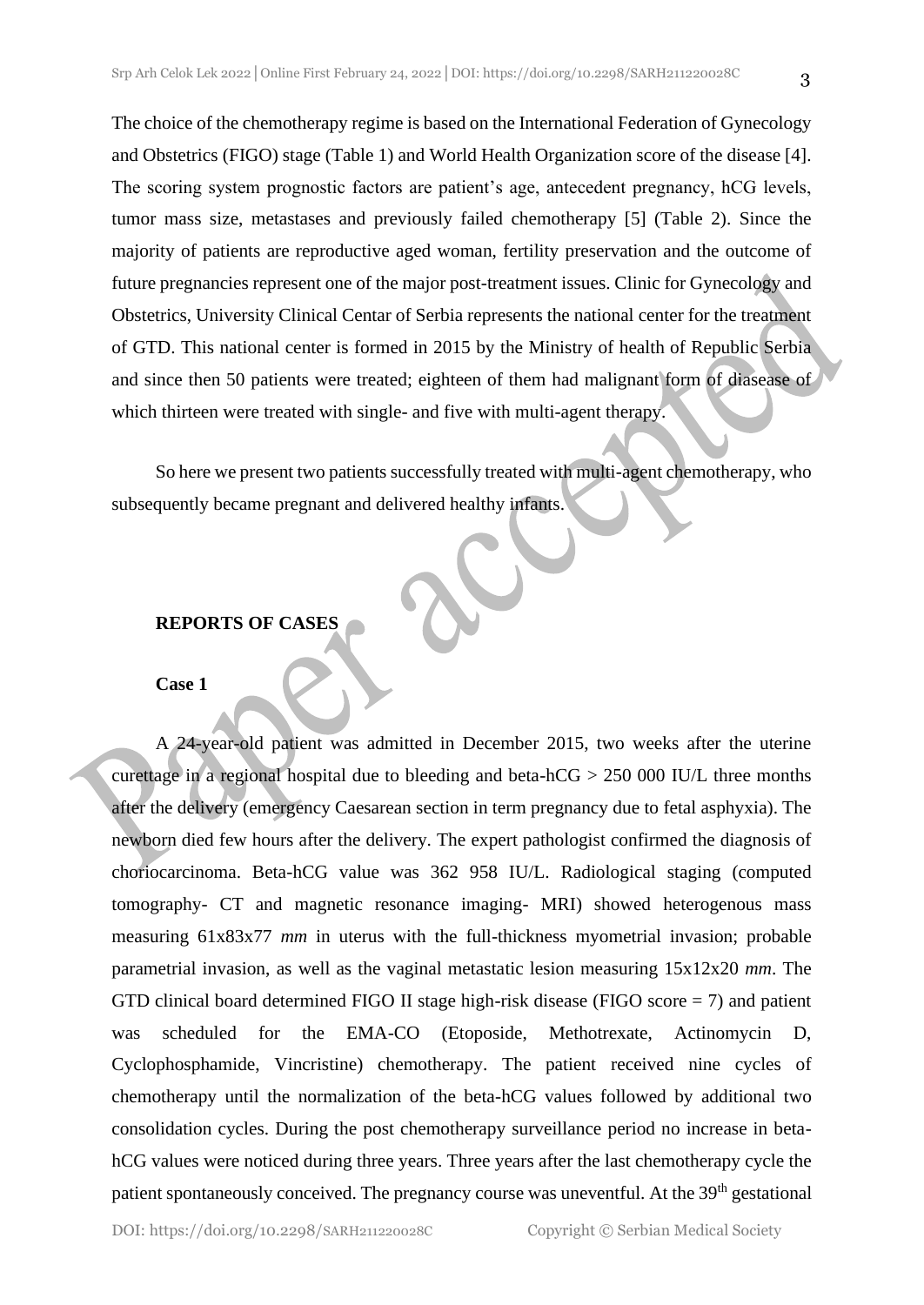week a scheduled Caesarean section was done, and the patient delivered a healthy male infant weighing 3760 *g*, Apgar score at 5 minutes was 9. The placenta appeared normal on gross morphological examination, and was sent for histopathologic examination which showed no signs of gestational trophoblastic neoplasia. The beta-hCG values were controlled and reported negative six weeks after the delivery.

#### **Case 2**

In April 2017 the 31-year-old patient was hospitalized due to prolonged postpartum bleeding, 40 days after an uneventful vaginal term delivery. Uterine curettage was done in regional hospital two weeks prior to admission and pathology indicated choriocarcinoma. The initial beta-hCG values were 276 070 *IU/L*. The expert pathologist confirmed the diagnosis of choriocarcinoma. Thoracal CT showed three metastatic lesions measuring up to 30 mm and several satellite lesions ranging 5 to 10 *mm*. Abdominal and pelvic MR imaging detected only myomas.

The GTD clinical board determined FIGO III stage and high-risk (FIGO score = 9) disease and EMA-CO chemotherapy commenced. Nine therapy cycles (until the normalization of beta-hCG level) and two consolidation cycles were administered. The levels of beta-hCG remained negative for 27 months. In November 2019 patient spontaneously conceived. The pregnancy course was uneventful. Elective Caesarean section was done in the 38<sup>th</sup> gestational week and patient gave birth to a healthy female infant weighing 3170 *g*, Apgar score at 5 minutes 9. Both the macroscopical and microscopical histological examination of the placenta were normal. Beta-hCG level was negative six weeks after the delivery.

These reports were approved by the institutional ethics committee, and written consent was obtained from the patients for the publication of the reports and any accompanying images.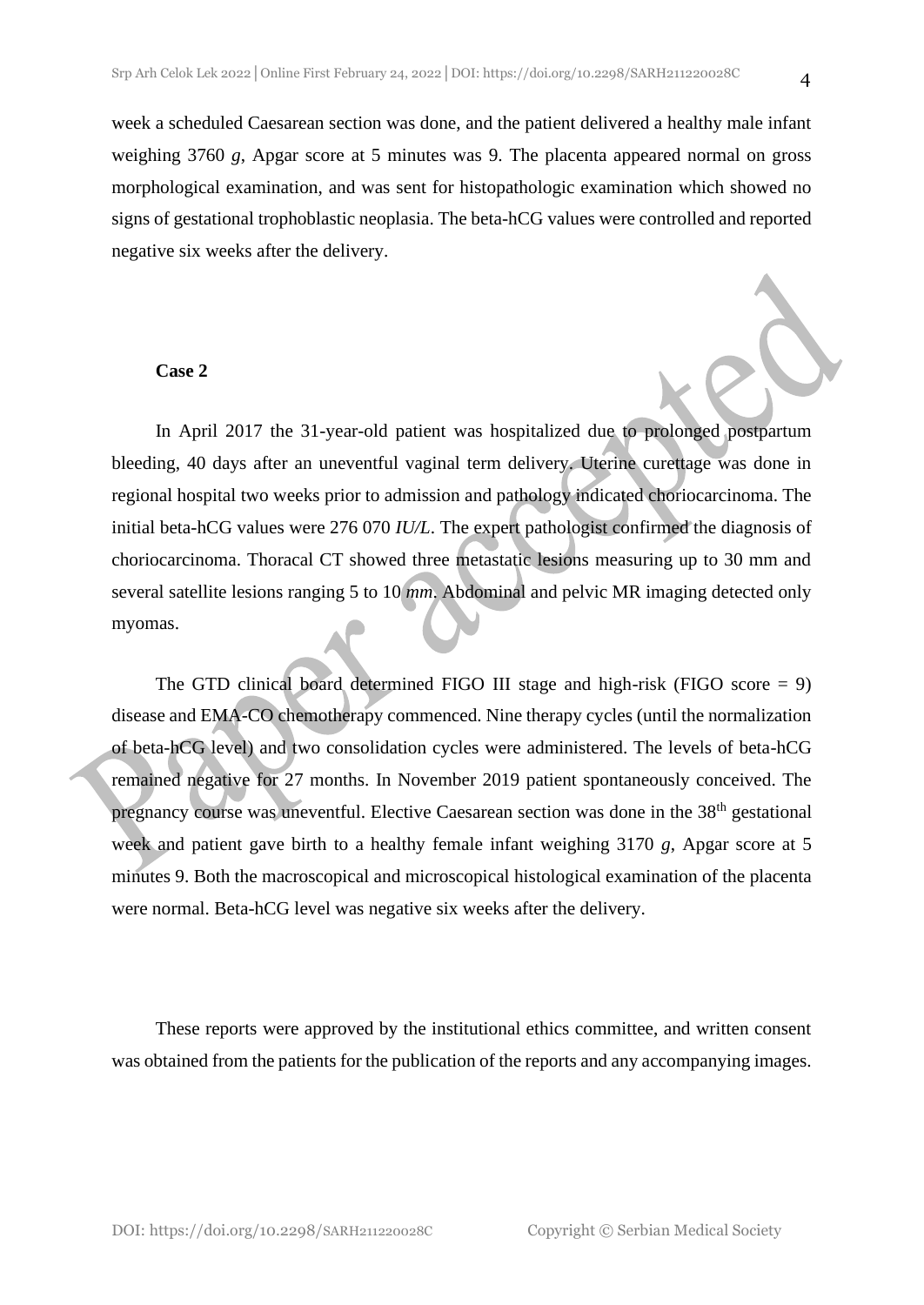#### **DISCUSSION**

Choriocarcinoma is a pregnancy associated tumor and can arise after any type of pregnancy; about 50% follows molar pregnancy, and the other half occurs with similar frequency after a spontaneous abortion or ectopic pregnancy, or after a term or preterm gestation [1]. The diagnosis of choriocarcinoma and other malignant entities within GTD can be challenging, with abnormal vaginal bleeding and elevated bhCG values being the hallmarks of the clinical presentation. [3]. In the two cases described, choricarcinoma was preceded by term pregnancies. Both patients complained of prolonged postpartal vaginal bleeding, and the diagnosis was confirmed histologically after the uterine curettage.

The advent of chemotherapy has changed the prognosis of GTN dramatically. The therapy is instituted based upon the FIGO risk score, which takes into account the age of the patient, the type of and the time interval from the antecedent pregnancy, value of the pretreatment hCG, number and site of the metastases, the size of the largest tumor mass and the response to the prior chemotherapy, with high-risk patients (FIGO score  $\geq$  7) being treated with multi-agent protocol. The multi-drug chemotherapy scheme of choice for the treatment of high-risk GTN is a combination of etoposide, methotrexate, actinomycin D, cyclophosphamide and vincristine (EMA/CO) first introduced in 1979 [6]. Both of our patients were high-risk so they were treated with multi-agent chemotherapy (EMA-CO).

Given the fact that most GTN patients are women of reproductive age, with excellent prognosis and long-term survival rates after the chemotherapy treatment, the attention is directed towards long term effects of chemotherapy on the ovarian function, future fertility, risk of premature menopause and the possible mutagenic and teratogenic effects [7, 5]. Ovarian function may be influenced by the chemotherapeutical agents. It has been shown that the levels of Anti-Mullerian hormone (AMH), the marker of ovarian reserve, are decreased after the administration of etoposide-based chemotherapy for the GTN, in comparison to the patients with hydatifom mole that did not receive chemotherapy [8]. Transient amenorrhoea, another sign of the disturbed ovarian function as a consequence of the chemotherapy, is occasionally seen in patients with GTN [9, 5]. In the majority of women, generally, the normal menstrual cycle is recovered and there is no significant fertility compromise. Our two patients recovered mensturual cycle 30-40 days after the end of treatment. The conception rate in treated patients varies between 69 and 86% and is comparable to the one of general population [7]. Although some studies questioned increased miscarriage rates among patients who previously received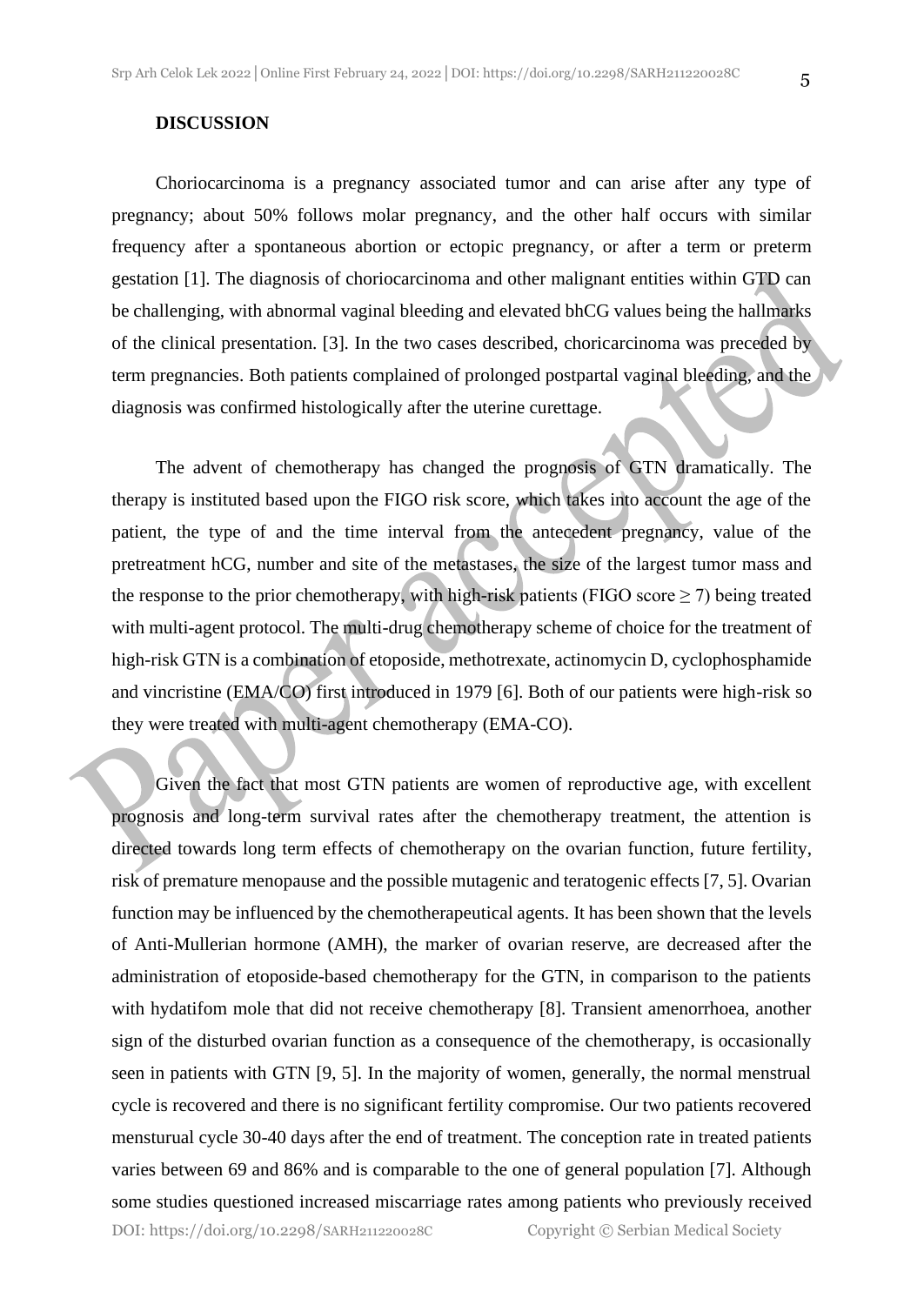chemotherapy for GTN, it was mainly associated with the conception within the first year after completed treatment [10, 11]. First important aspect is the timing of the pregnancy. Our patients were suggested to use some of contraceptive methods in order to postpone pregnancy at least one year after treatment. As the disease recurrence monitoring is based on the hCG surveilance, an increase of this hormone associated with pregnancy may compromise adequate follow-up. There is a concern of the direct teratogenic effect of the chemotherapeutic agents. Knowing the duration of the oocyte maturation cycle, it may be concluded that the effect of chemotherapy lasts at least three months. Indeed, results of a Japanese study reported an increased risk of abnormal pregnancy outcomes (spontaneous abortion, still birth, repeat mole) in patients who conceived within six months of completing chemotherapy for GTN [12].

Therefore, one year appears to be a reasonable time interval from the treatment completion to the next pregnancy; it allows for the timely detection of the early recurrences and minimizes the teratogenic risk. Both single- and multi-agent chemotherapy can be safely administered to patients with a desire for childbearing [5]. In most studies women who registered live birth were mostly younger age (< 40 age) [11]. Both of our patients were also younger age. Most women with gestational trophoblastic neoplasia are cured, but there is still a small and rare group who is refractory to all standard chemotherapy regimens, and it is called ultra-high risk GTN. For this group of patients, high-dose chemotherapy with peripheral blood stem cell support can be an option but recovery of ovarian function is very rare, and actually there have been no pregnancies described. In group of low-risk GTN pregnancy rate is similar to general population. In our Clinic from 18 GTN patients, 5 of them were resistant to single agent therapy and the others were not, which matches with data that about  $\frac{3}{4}$  patients are actually low-risk [13].

In conclusion, except for the risk of ovarian reserve damage, and, rarely, possible premature ovarian failure, multiagent chemotherapy can be safely administered to the patients with desire of future childbearing. The pregnancy should be deferred for at least one year after the treatment completion. Gestational trophoblastic neoplasia has become the most curable malignant disease since the introduction of chemotherapy, which is effective and welltolerated, and allows fertility preservation in high-proportion of women as it is shown in our two cases [14, 15].

#### **Conflict of interest**: None declared.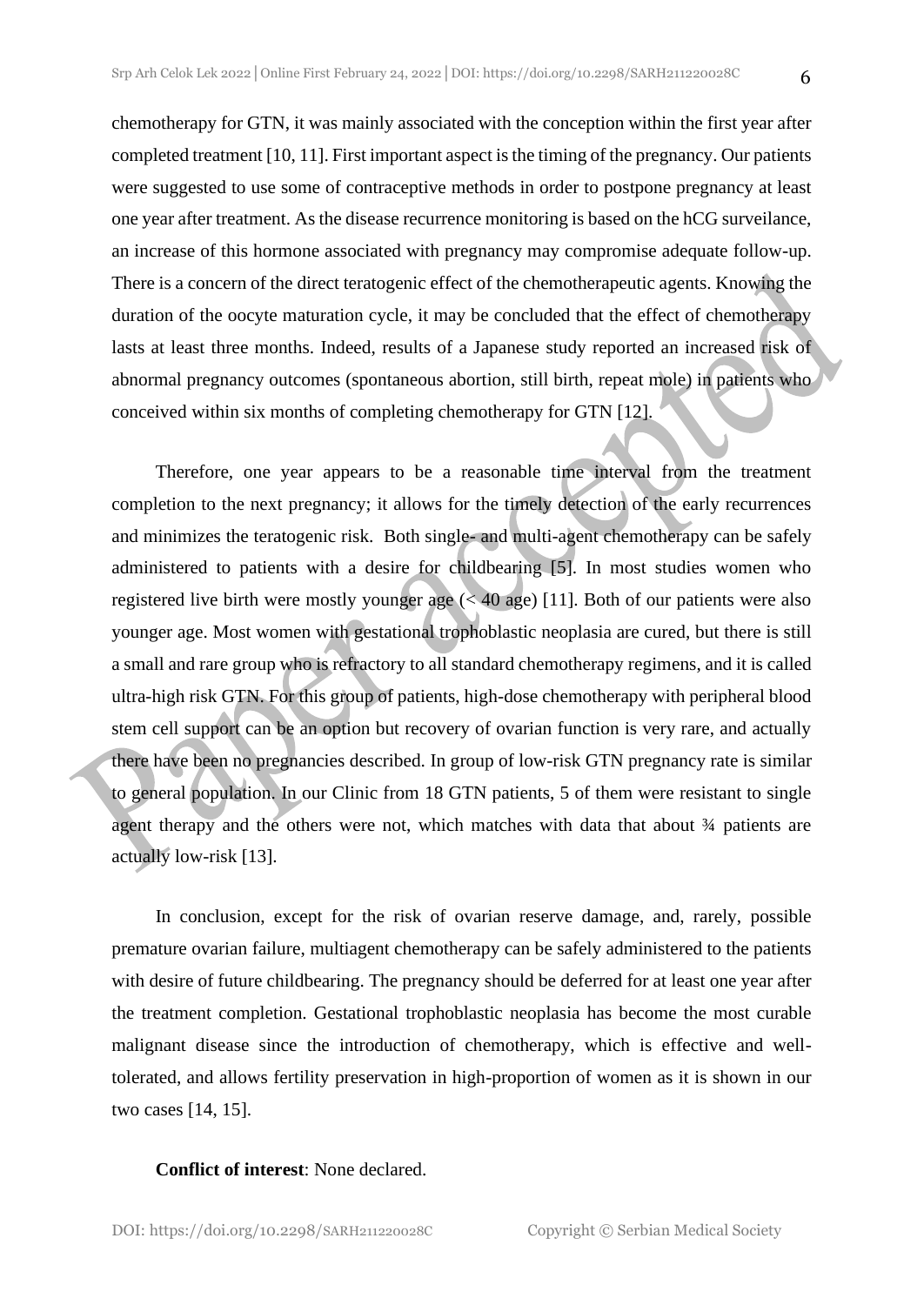#### **REFERENCES**

- 1. Clark JJ, Slater S, Seckl MJ. Treatment of gestational trophoblastic disease in 2020s. Curr Opin Obstet Gynecol. 2021; 33(1):7-12. doi: 10.1097/GCO.0000000000000674, PMID: 33337613.
- 2. Ngan HYS, Seckl MJ, Berkowitz RS, Xiang Y, Golfier F, Sekharan KP et al. Diagnosis and management of gestational trophoblastic disease: 2021 update. Int J Gynecol Obstet. 2021; 155 (Suppl 1): 86-93. doi:10.1002/ijgo.13877, PMID: 34669197.
- 3. Silva ALMD, Monteiro KDN, Sun SY, Borbely AU. Gestational trophoblastic neoplasia: Novelties and challenges. Placenta. 2021; 116:38-42. doi: 10.1016/j.placenta.2021.02.013, PMID:33685753.
- 4. Bolze PA, You B, Lotz JP, Massardier J, Gladieff L, Joly F et al. Successful pregnancy in a cancer patient previously cured of a gestational trophoblastic tumor by immunotherapy. Ann Oncol. 2020; 31(6): 823-825. doi:10.1016/j.annonc.2020.02.015, PMID: 32171750.
- 5. Cioffi R, Bergamini A, Gadducci A, Giorgione V, Petrone M, Rabaiotti E et al. Reproductive Outcomes After Gestational Trophoblastic Neoplasia. A Comparison Between Single-Agent and Multiagent Chemotherapy: Retrospective Analysis From the MITO-9 Group. Int J Gynecol Cancer. 2018;28(2):332-337. doi: 10.1097/IGC.0000000000001175, PMID: 29324534.
- 6. Balachadran K, Salawu A, Ghorani E, Kaur B, Sebire NJ, Short D et al. When to stop human chorionic gonadotropin (hCG) surveillance after treatment with chemotherapy for gestational trophoblastic neoplasia (GTN): A national analysis on over 4,000 patients. Gynecol Oncol. 2019; 155(1): 8-12. doi: 10.1016/j.ygyno.2019.07.024, PMID: 31375268.
- 7. Ngu SF, Ngan HYS. Surgery including fertility sparing treatment of GTD. Best Pract Res Clin Obstet Gynaecol. 2021; 74:97-108. doi: 10.1016/j.bpobgyn.2020.10.005. PMID: 33127305.
- 8. Iwase A, Sugita A, Hirokawa W, Goto M, Yamamoto E, Takikawa S et al. Anti-Müllerian hormone as a marker of ovarian reserve following chemotherapy in patients with gestational trophoblastic neoplasia. Eur J Obstet Gynecol Reprod Biol. 2013;167(2):194-8. doi: 10.1016/j.ejogrb.2012.11.021, PMID: 23274042.
- 9. Spears N, Lopes F, Stefansdottir A, Rossi V, De Felici M, Anderson RA et al. Ovarian damage from chemotherapy and current approaches to its protection. Hum Reprod Upadate. 2019; 25(6): 673-693. doi: 10.1093/humupd/dmz027, PMID: 31600388.
- 10. Gerstl B, Sullivan E, Vallejo M, Koch J, Johnson M, Wand H et al. Reproductive outcomes following treatment for a gynecological cancer diagnosis: a systematic review. J Cancer Surviv. 2019; 13(2): 269-281. doi: 10.1007/s11764-019-00749-x, PMID: 30997658.
- 11. Lok C, van Trommel N, Massuger L, Golfier F, Seckl M; Practical clinical guidelines of the EOTTD for treatment and referral of gestational trophoblastic disease. Eur J Cancer. 2020; 130:228-240. doi: 10.1016/j.ejca.2020.02.011, PMID: 32247260.
- 12. Matsui H, Iitsuka Y, Suzuka K, Yamazawa K, Tanaka N, Seki K et al. Risk of abnormal pregnancy completing chemotherapy for gestational trophoblastic tumor. Gynecol Oncol 2003;88(2):104-7. doi: 10.1016/s0090- 8258(02)00071-9, PMID: 12586587.
- 13. Joneborg U, Coopmans L, van Trommel N, Seckl M, Lok CAR, Fertility and pregnancy outcome in gestational trophoblastic disease, Int J Gynecol Cancer 2021; 31(3): 399-411. doi: 10.1136/ijgc-2020-001784, PMID: 33649007.
- 14. Li Y, Kong Y, Wan X, Feng F, Ren T, Zhao J et al. Results with Floxuridine, Actinomycin D, Etoposide, and Vincristine in Gestational Trophoblastic Neoplasias with International Federation of Gynecology and Obstetrics Scores ≥5. Oncologist. 2021; 26(12): e2209-e2216. doi: 10.1002/onco.13943. PMID: 34396643.
- 15. Hancock BW, Tidy J. Placental site trophoblastic tumour and epithelioid trophoblastic tumour. Best Pract Res Clin Obstet Gynaecol. 2021;74:131-148.doi: 10.1016/j.bpobgyn.2020.10.004, PMID: 33139212.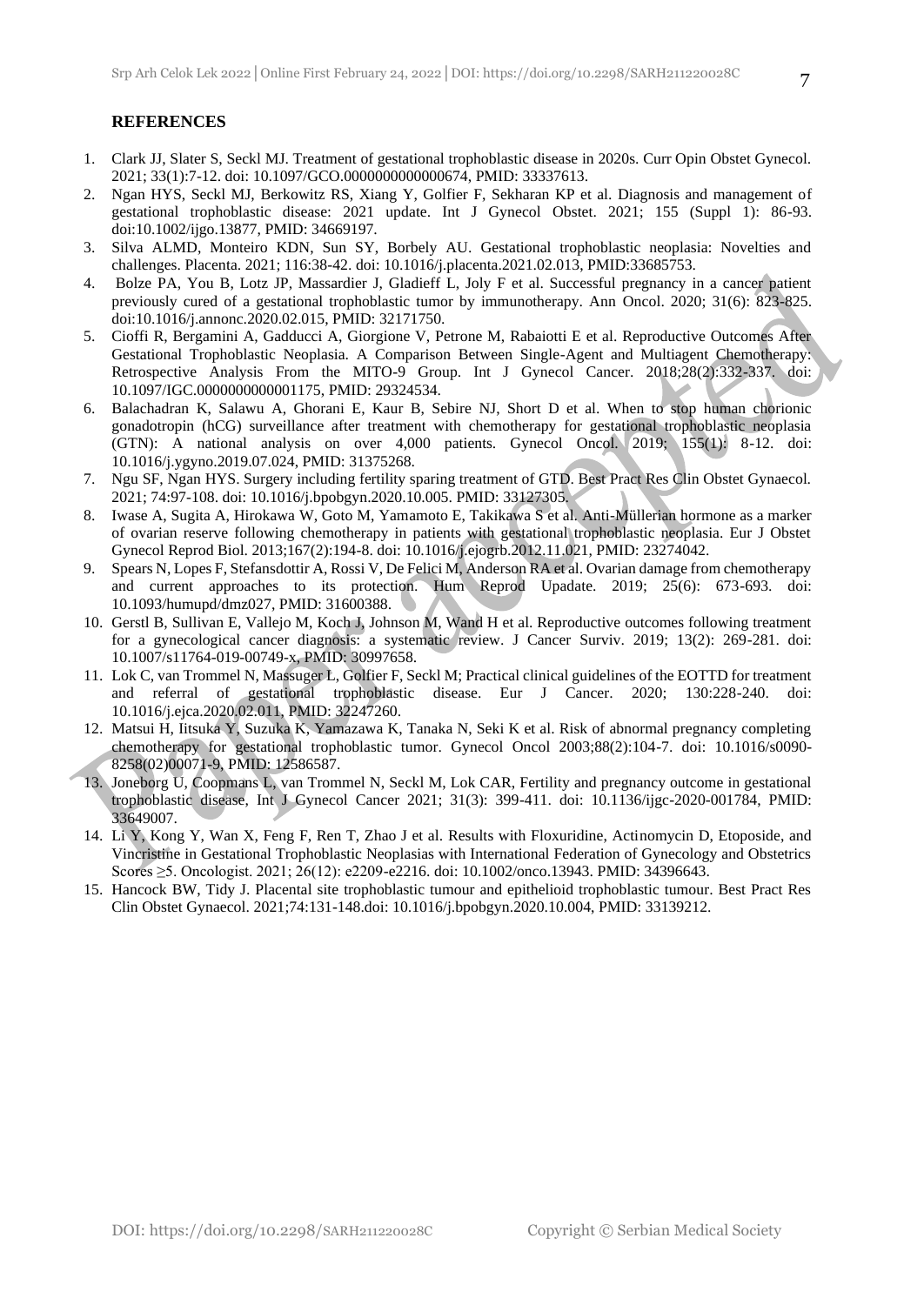**Table 1.** International Federation of Gynecology and Obstetrics stages of the disease

| Stage I   | Disease confined to the    |  |  |
|-----------|----------------------------|--|--|
|           | uterus                     |  |  |
| Stage II  | GTN extends outside of     |  |  |
|           | the uterus but is limited  |  |  |
|           | to the genital structures  |  |  |
|           | (adnexa, vagina, broad     |  |  |
|           | ligament)                  |  |  |
| Stage III | GTN extends to the lungs   |  |  |
|           | with or without known      |  |  |
|           | genital tract involvement  |  |  |
| Stage IV  | All other metastatic sites |  |  |

GTN – gestational trophoblastic neoplasia